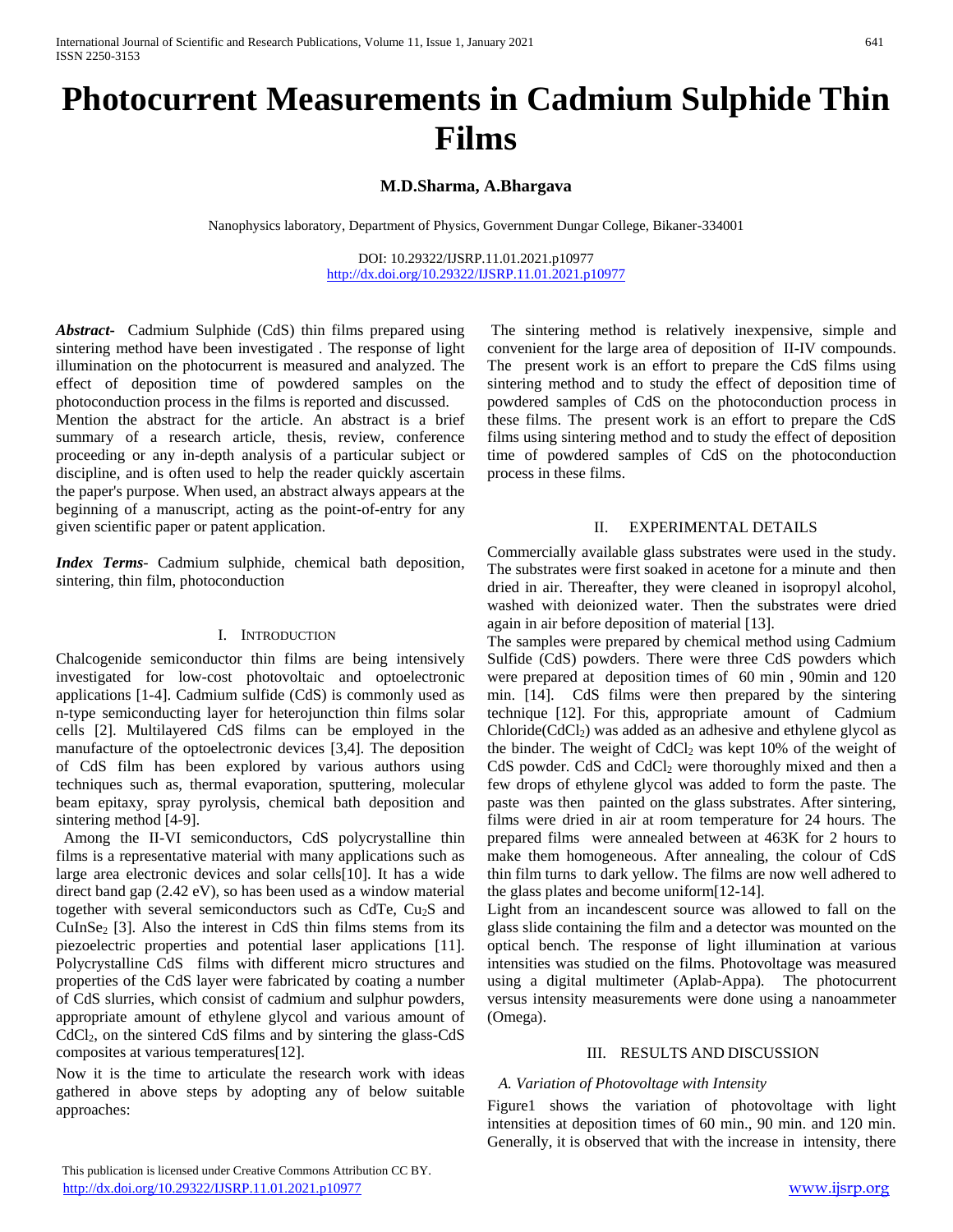is also an increase in photovoltage. The film deposited at 60min., show normal behavior. The photovoltage initially increases with intensity, then it becomes almost constant. For film deposited at 90 min , the photovoltage increase is smaller compared to films deposited for 60min. In case of film deposited at 120 min, the photovoltage has value between films deposited for 60min and 90min., but overall response is similar to other films. The constant values obtained for photovoltage can be assigned to site saturation and depends on the growth of film[15].

The response of voltages on different deposition times for various intensities are approximately similar. It is observed that for maximum intensity, photovoltage for film deposited for 60 min. increases but photovoltage corresponding to deposition time of 90 min. first decrease and then increase. Similarly, for other intensities, photovoltage starts increasing for films deposited for 60 min, then it decreases for films deposited for 90 min, and increases for films deposted for 120 min.. This can be due to optimum conditions reached for film growth for 90min duration and hence less number of carriers are available for excitation and conduction[14].



Figure 1 Variation of photovoltage with intensities for various deposition times

#### B. Variation of Photocurrent with Deposition Time

The variation of photocurrent measurements are displayed in figure 2-4. In all the cases, the variation of photocurrent is found to increase with time and then saturates to a almost constant value. Initially, high value of the photocurrent is due to the absorption of photon by the films, which excites the electrons from the valance band to conduction band. This creates pairs of free holes in valance band and free electrons in conduction band. Most of the electrons are from the surface of the CdS film which moves from valance band to conduction band, thereby it increasing the process of pair generation initially, which in turn increase the carrier concentration and hence the number of excited states.

When light is switched off , the current starts to fall rapidly and reached a certain minimum value which is approximately same for all the films deposited at different times. The photocurrent decrease with time and after some time, the photocurrent is almost constant. This occurs as the carrier concentration decreases with time. Also the process of recombination takes place with respect to time which decrease the value of current. A

 This publication is licensed under Creative Commons Attribution CC BY. <http://dx.doi.org/10.29322/IJSRP.11.01.2021.p10977> [www.ijsrp.org](http://ijsrp.org/)

state is obtained where the process of generation of charge carrier and recombination reaches an equilibrium. This results in a constant photocurrent with respect to time. Here, surface recombination is very high and it leads to a lower carrier concentration at the surface which decreases the value of photo current.



Figure 2 Variation of photocurrent with time for film deposited for 60 min.



Figure 3.4 Variation of photocurrent with time for film deposited for 90 min.



Figure 4 Variation of photocurrent with time for film deposited for 120 min.

In CdS films, the Fermi level is located in the upper region of the forbiddenband and so chemical bath deposited CdS films are n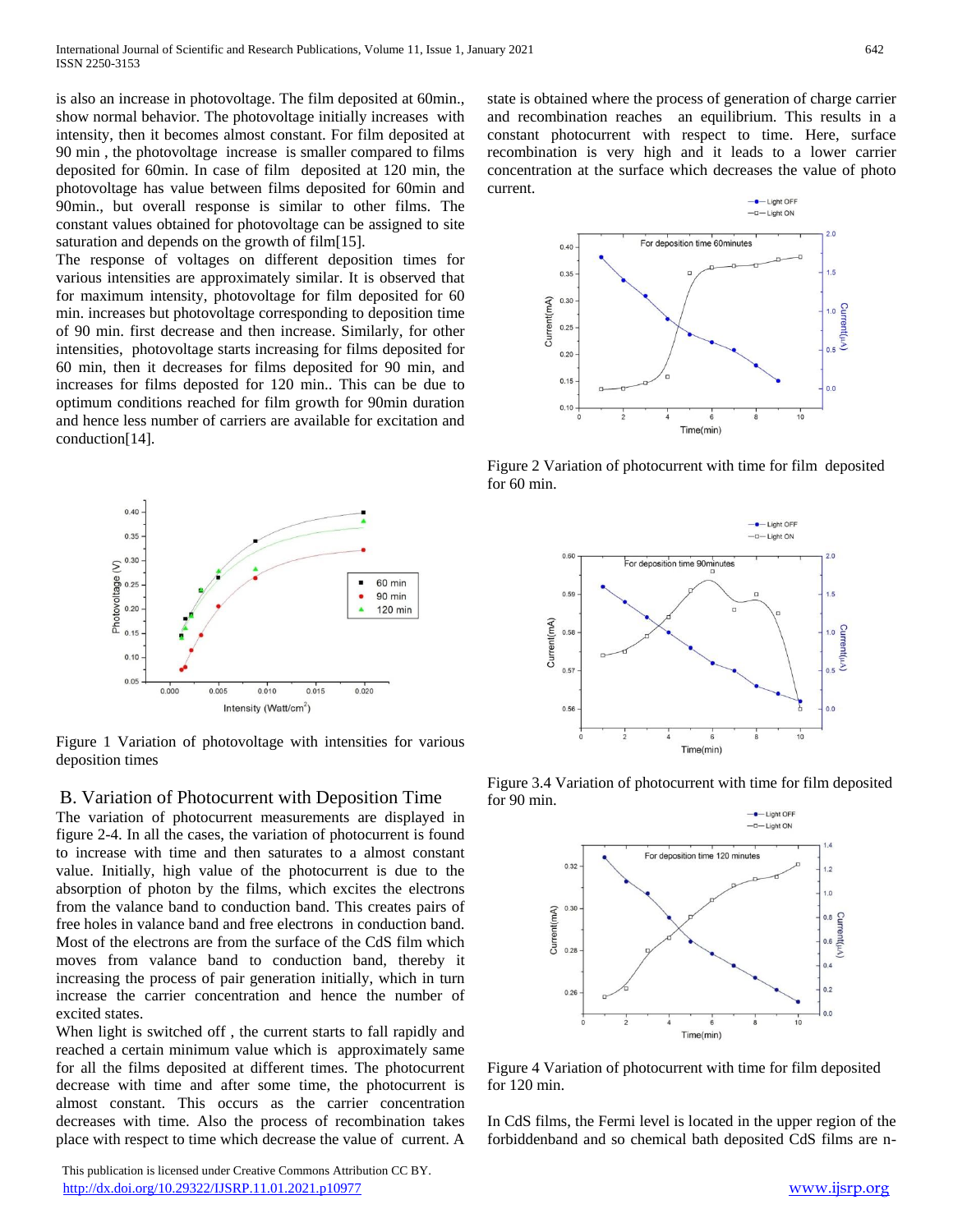type. This is consistent with the common observed feature that CdS thin films are natively n-type [16]. It is worth noting that defects such as sulfur vacancy VS or Cd interstitial ICdS are donor defects in CdS thin films. Moreover, CdS thin films are generally S defective material, therefore, CdS thin films are natively n-type semiconductor. Due to sulfur volatility, S vacancies concentration is enhanced with increasing the deposition temperature and deposition time [17]. This induces an increase in the conductivity and the motion of Fermi level towards the bottom of conduction band edge. It is reported that an effective way to obtain CdS films with low resistivity and high optical transmittance can be achieved by the creation of excess Cd through various heat treatments and/or incorporation of foreign trivalent atoms as donors [18].

# IV. CONCLUSION

The CdS films have been prepared using the sintering technique from powdered samples prepared using chemical bath deposition. The films are found to be photoconductive and photosensitive in nature. The photovoltage values measured were found to increase with increase in intensity. At each of the measured intensities, with increase in deposition time, the photovoltage increase for film prepared at 60 and 120 min., but comparatively photovoltage decreases for film prepared at 90min. In the ON state, the photocurrent first increase and then it becomes constant. In the OFF state, current falls abruptly and attains a definite value. This indicates that the prepared films are photo sensitive and can be used as photosensor.

## REFERENCES

- 1. Saha Sudipto, Michael Johnson, Fadhilah Altayaran, Youli Wang, Danling Wang, Qifeng Zhang, "Electrodeposition Fabrication of Chalcogenide Thin Films for Photovoltaic Applications", Electrochem , vol. 1(3) p.286 (2020).
- 2. R.S.Kapadnis, S.B.Bansode, A.T.Supekar, P.K.Bhujbal, S.S.Kale, S.R.Jadkar, H.M.Pathan, " Cadmium Telluride/Cadmium Sulfide Thin Films Solar Cells: A Review", ES Energy & Environment, vol.10 p.3-12 (2020).
- 3. Wu Jingjin, F.Ang, Zhao Cezhou and J.S.Smith (2020), "Electrical properties of N-type CdS and P-type CdTe thin films in CdS/CdTe solar cells" , Proceedings of the 20th IEEE International Symposium on the Physical and Failure Analysis of Integrated Circuits (IPFA)*,* Suzhou, p.385-389 (2013) doi:10.1109/IPFA.2013.6599187.
- 4. Yang Dingyu, Zhu Xinghua, Wei Zhaorong , Yang Weiqing , Li Lezhong , Yang Jun, Gao Xiuying, Structural and optical properties of polycrystalline CdS thin films deposited by electron beam evaporation", Journal of [Semiconductors,](https://iopscience.iop.org/journal/1674-4926) vol. 32(2) p.023001 (2011)
- 5. Ashwani Kumar, Vipin Kumar, Ramesh Chandra and Yogendra K Gautam, "Effect of sputtering process parameters on structural and optical properties of CdS thin films", [Materials](https://iopscience.iop.org/journal/2053-1591) Research [Express,](https://iopscience.iop.org/journal/2053-1591) vol.6(10) p.106448 (2019).
- 6. Paul Boieriu, Paul, Robert Sporken, Yan Xin, N.Browning, S. Sivananthan, "Wurtzite CdS on CdTe grown by molecular beam epitaxy", Journal of Electronic Materials vol.29 p.718 (2000)
- 7. Sundus M. A. Al-Dujayli , "Characterization of CdS Thin Films Grown by Spray Pyrolysis Deposition Using Different S/Cd Ratios", International Review of Physics,vol.6 p.409 (2012).
- 8. P. Agrawal, M. Sachdeva, Anupinder Singh, B. Suthar, A. Bhargava, "Structural and Optical Properties of Cds Thin Films Prepared by Chemical Bath Deposition", AIP Conf. Proc. Vol. 1536, p.165 (2013).
- 9. X. Mathew G. Pérez Hernández, J. Pantoja Enríquez, B. Escobar Morales, D. Martínez Hernández, L. Díaz Flores, C. Ricárdez Jiménez, N. R. Mathews, "A comparative study of CdS thin films deposited by different techniques", Thin Solid Films vol.535(1) p.154 (2012).
- 10. Bosio, Alessio & Romeo, Nicola & Mazzamuto, Samantha & Canevari, Vittorio " Polycrystalline CdTe Thin Films for Photovoltaic Applications". Progress in Crystal Growth and Characterization of Materials. Vol. 52. P.247 (2006).
- 11. S.Thirumavalavana , K.Manib , S. Sagadevanc, "Studies On Structural, Optical And Electrical Properties Of Cadmium Sulphide Thin Films", Journal Of Ovonic Research, Vol. 11(5) p. 203 (2015)
- 12. D Patidar, R Sharma, N Jain , T P Sharma , N S Saxena , "Optical properties of CdS sintered fims", Bulletin of Materials Science, vol. 29(1) p.21 (2006).
- 13. P.Agrawal, M.Sachdeva, Anupinder Singh, B.Suthar, A.Bhargava, "Influence of Bath Parameters on the Structure and Optical Properties of CdSe NanocrystallineThin Films", AIP Conf. Proc. Vol. 1536 p.169 (2013).
- 14. P..Agrawal, Randhir Singh, Jeewan Sharma, M.Sachdev, Anupinder Singh, A.Bhargava, "Structural and Morphological Study of Chemically synthesized CdSe Thin Films", AIP Conference Proceedings, vol. 1953, p.030060 (2018).
- 15. K.Oura, M.Katayama, A.V.Zotov, V.G.Lifshits, A.A.Saranin, "Growth of Thin Films" in: Surface Science. Advanced Texts in Physics. Springer, Berlin, 2000, p.77.
- 16. O.A. Ileperuma, C. Vithana, K. Premaratne, S.N. Akuranthilaka, S.M. Mcgregor, I.M. Dharmadasa, "Comparison of CdS thin films prepared by different techniques for applications in solar cells as window materials", Journal of Material Science vol.9 p.367 (1998)
- 17. Hani Khallaf, Isaiah Oladeji, Guangyu Chai, Guangyu , Lee Chow, " Characterization of CdS thin films grown by chemical bath deposition using four different cadmium sources", Thin Solid [Films](https://www.researchgate.net/journal/0040-6090_Thin_Solid_Films) vol. 516(21), p.7306 (2008)
- 18. B. J. Babu, S. Velumani, A. Kassiba, " Structural and dielectrical studies on mechano-chemically synthesized indium doped CdS nanopowders", J Mater Sci , vol.46 p.5417 (2011)